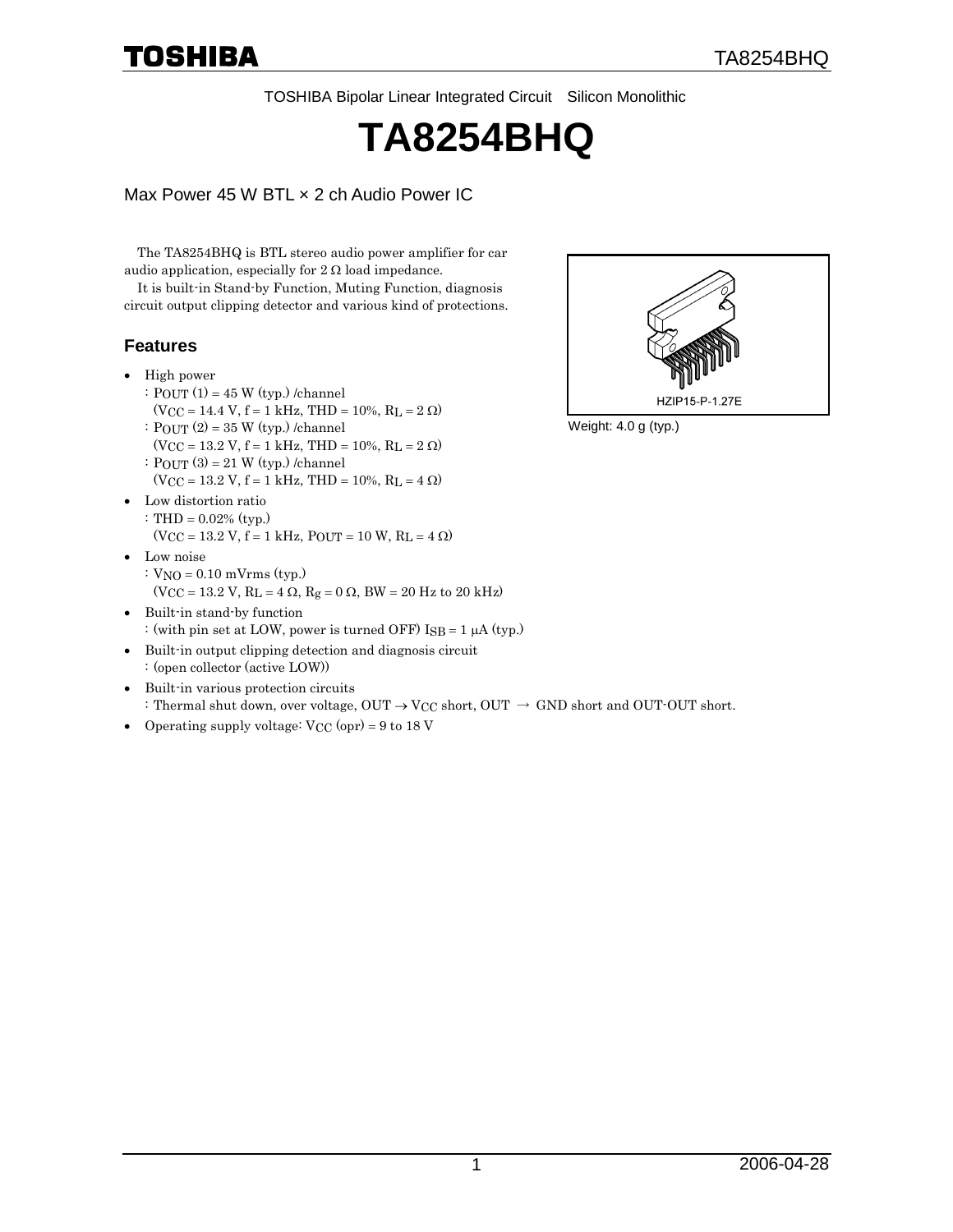### **Block Diagram**

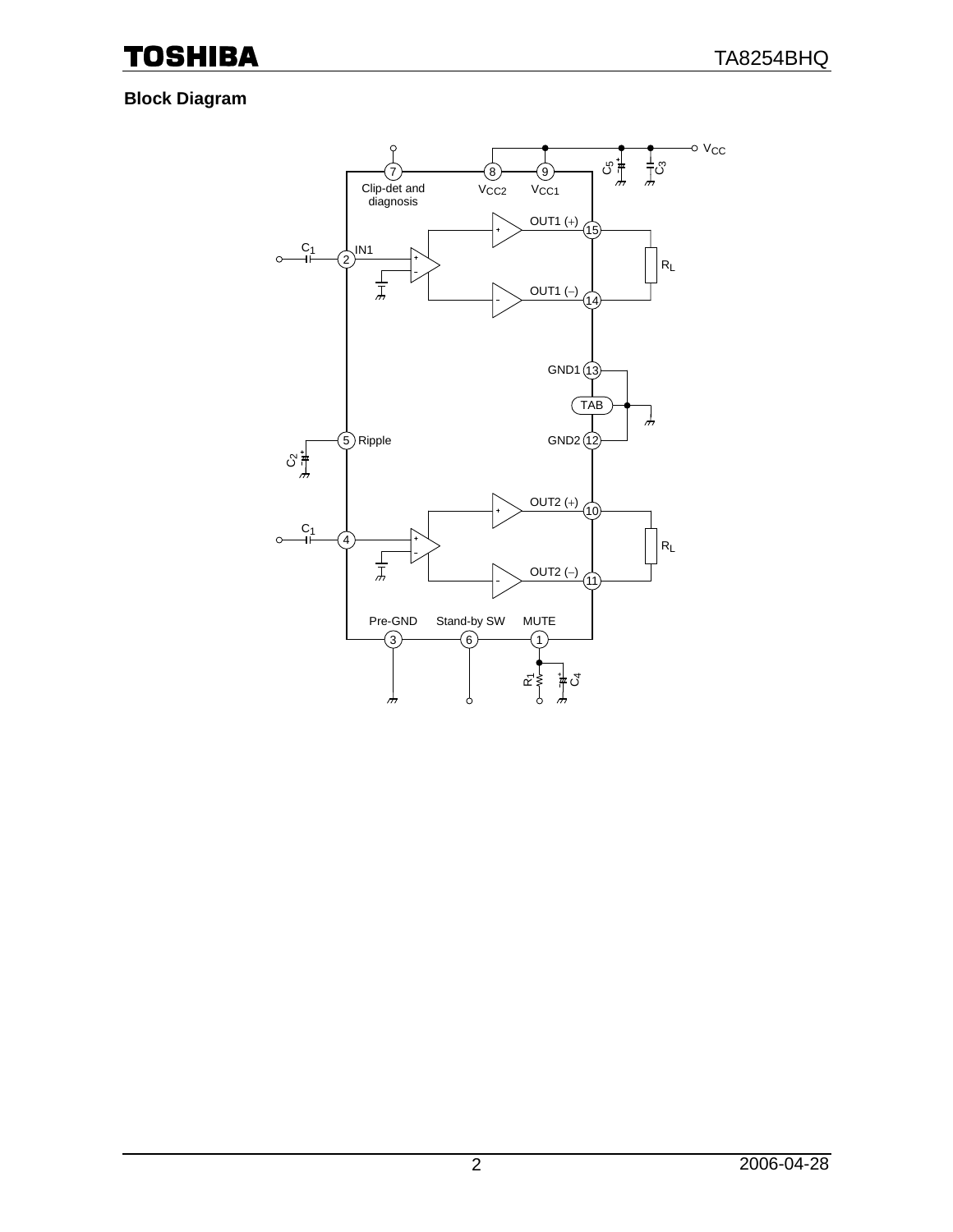# Toshiba

#### **Caution and Application Method (**description is made only on the single channel**)**

#### **1. Voltage Gain Adjustment**

This IC has no NF (negative feedback) terminals. Therefore, the voltage gain can't adjusted, but it makes the device a space and total costs saver.



**Figure 1 Block Diagram** 

The voltage gain of Amp. 1: GV1 = 0dB The voltage gain of Amp. 2A, B:  $Gv2 = 20dB$ The voltage gain of BLT Connection: GV (BTL) = 6dB Therefore, the total voltage gain is decided by expression below.

 $GV = GV1 + GV2 + GV (BTL) = 0 + 20 + 6 = 26dB$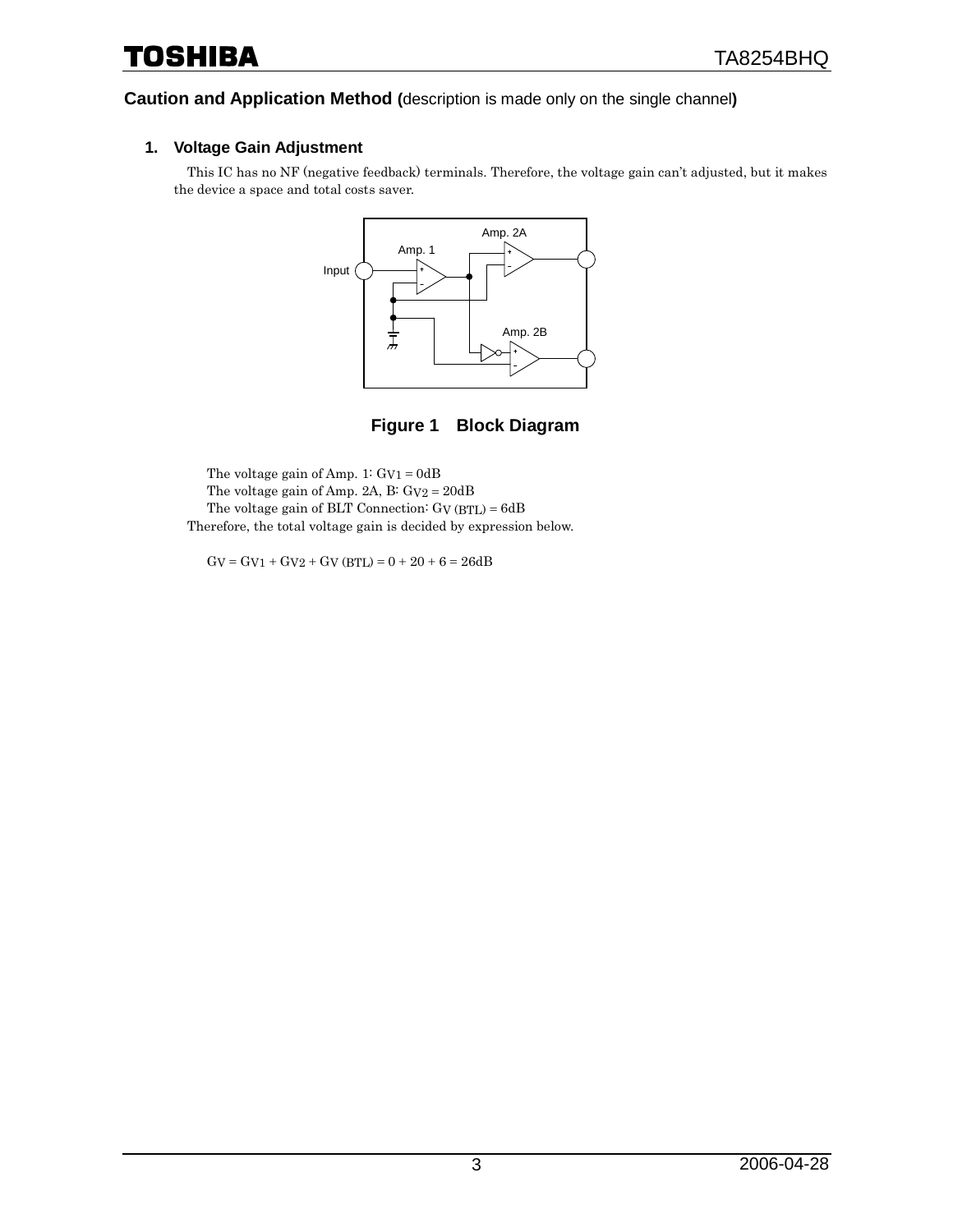#### **2. Stand-by SW Function (pin 6)**

By means of controlling pin 6 (stand-by terminal) to High and Low, the power supply can be set to ON and OFF.

The threshold voltage of pin 6 is set at about 3 VBE (typ.), and the Power Supply current is about 1 µA (typ.) at the stand-by state.

#### **Control Voltage of Pin 6: VSB**

| Stand-by | Power | $V_{SB}$ (V)    |
|----------|-------|-----------------|
| OΝ       | OFF   | 0 to 1.5        |
| OFF      | ωN    | $3$ to $V_{CC}$ |



#### **Figure 2 With Pin 6 Set to High, Power is Turned ON**

#### **Adjustable with Stand-by SW**

- (1) Since VCC can directly be controlled to ON or OFF by the microcomputer, the switching relay can be omitted.
- (2) Since the control current is microscopic, the switching relay of small current capacity is satisfactory for switching



**Figure 3 Stand-by Switch**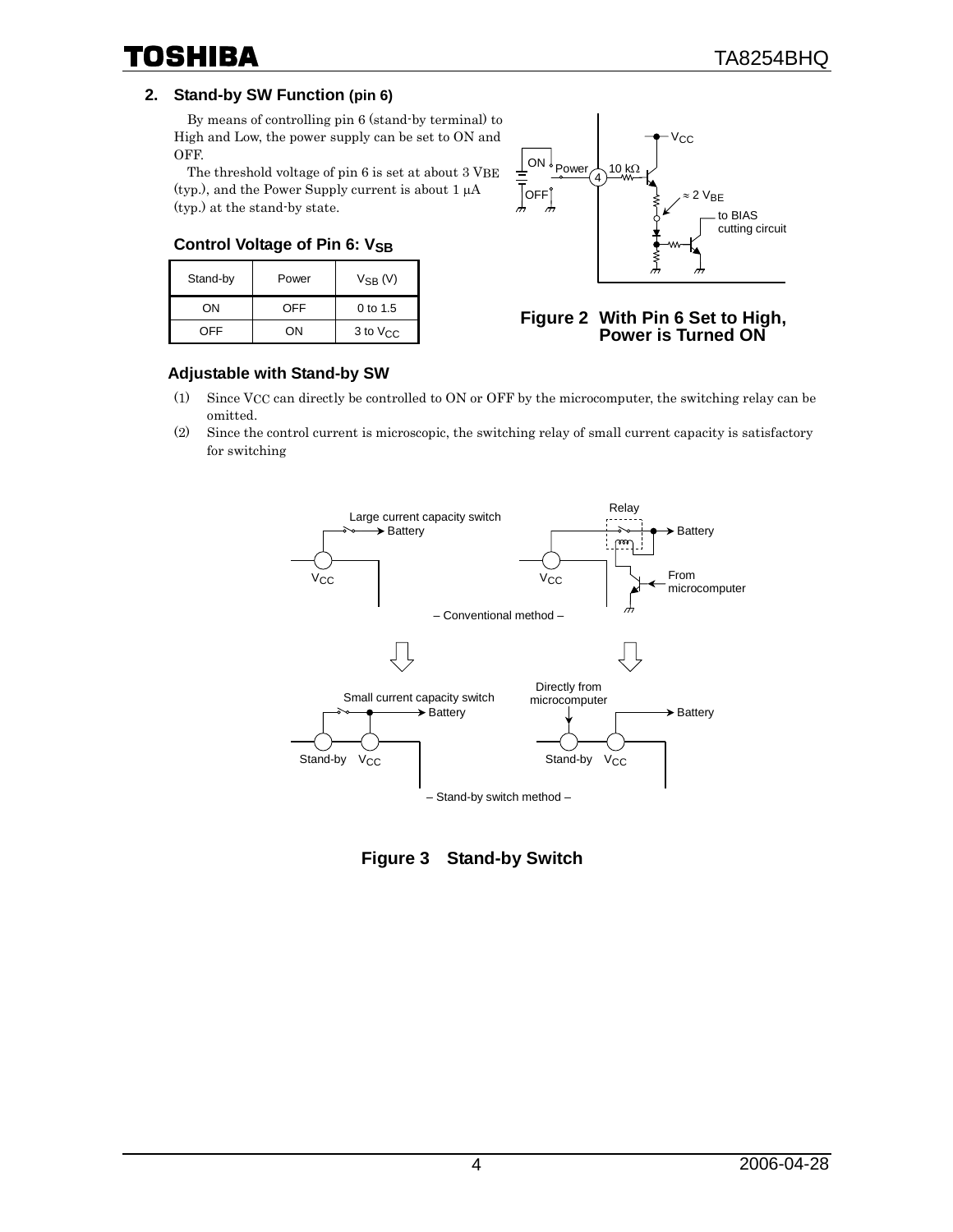## Toshiba

#### **3. Muting Function (pin 1)**

By means of controlling pin 1 less than 0.5 V, it can make the audio muting condition.

The muting time constant is decided by R1 and C4 and these parts is related the pop noise at power ON/OFF.

The series resistance; R<sub>1</sub> must be set up less than 15 kΩ, we recommend 10 kΩ.

The muting function have to be controlled by a transistor, FET and  $\mu$ -COM port which has IMUTE > 250 µA ability.

pin 1 must not be pulled up and it shall be controlled by OPEN/LOW.







**Figure 5 Mute Attenuation** − **VMUTE (V)**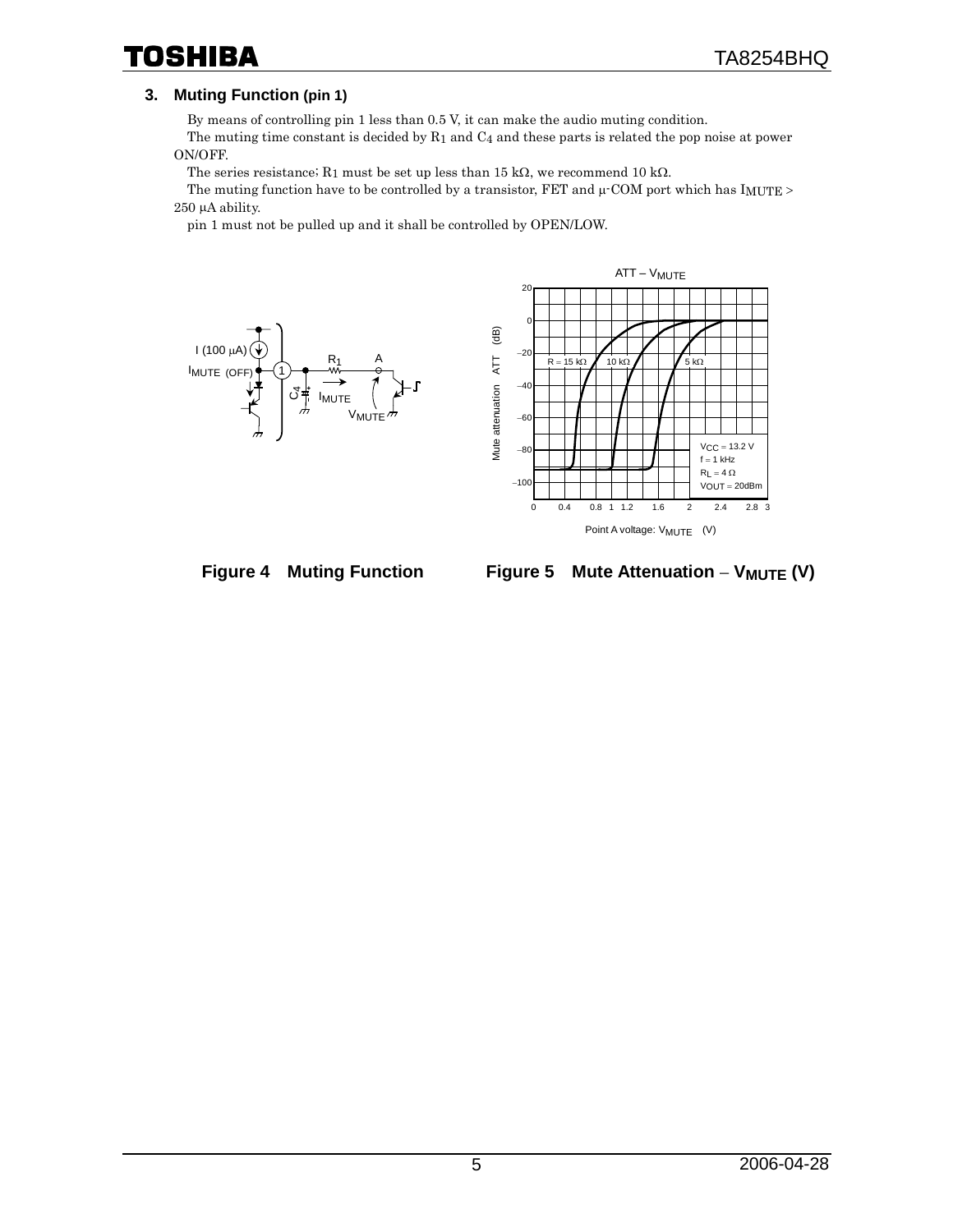#### **4. Diagnosis Output (pin 7)**

The diagnosis output terminal of pin 7 has open collector output structure on chip as shown in Figure 6. In unusual case that output terminal of Power Amp. is condition of output to VCC or output to GND short and over voltage input mode, it is possible to protect all the system of apparatus as well as power IC protection.

In case of being unused this function, use this IC as open-connection on pin 7.



Pin 7: Open collector output (active low)





**Figure 7 Application 1**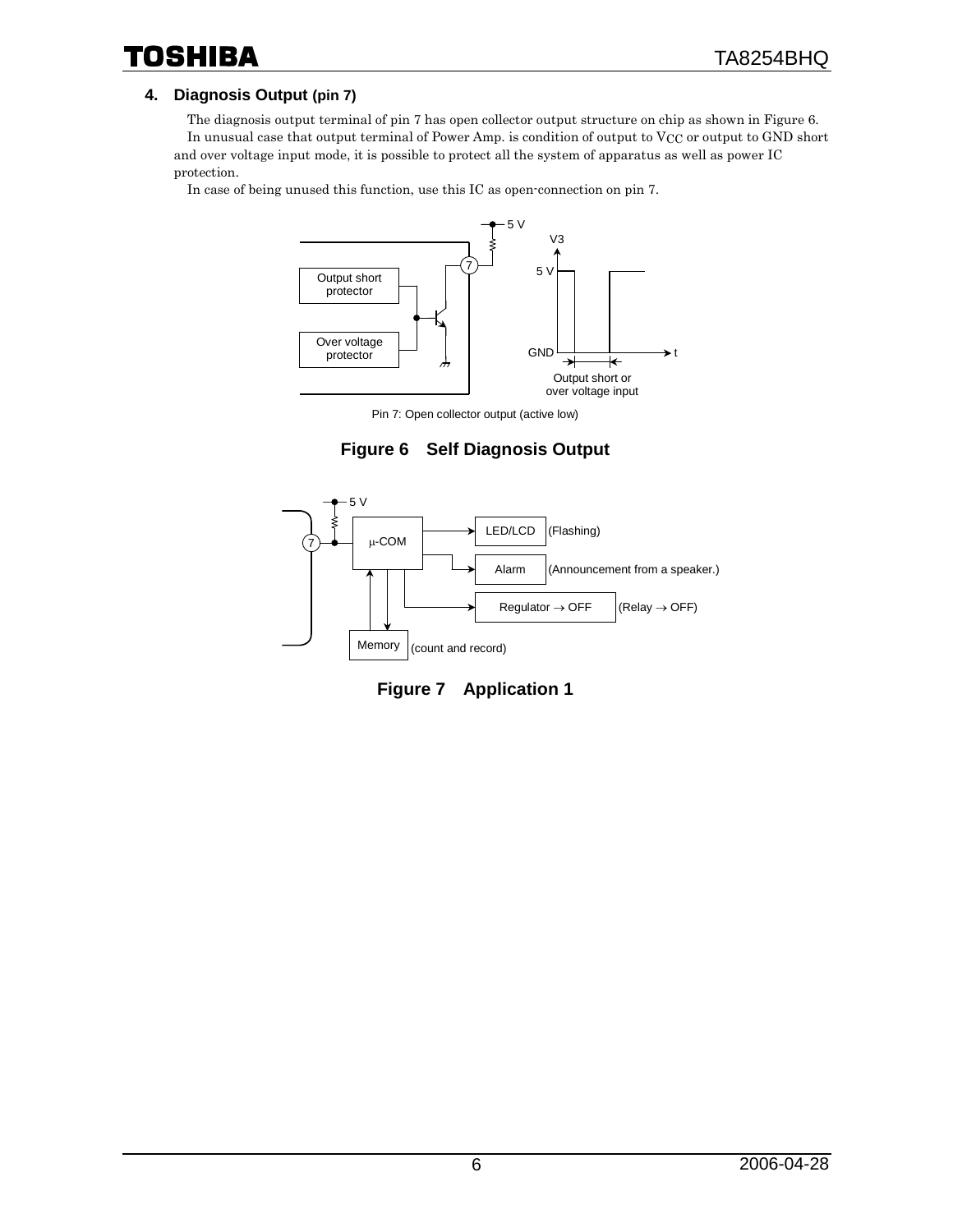#### **5. Output Clip Detection Function (pin 7)**

The output clip detection terminal of pin 7 has the open collector output structure on chip as shown in Figure 8. In case that the output waveform is clipping, the clip detection circuit is operated and NPN Tr. is turned on.

It is possible to improve the audio quality with controlling the volume, tone control circuit through L.P.F. smoothing circuit as shown in Figure 8.

In case of being unused this function, use this IC as open connection on pin 7.



Pin 7: Open collector output (active low)





**Figure 9 Clip Detection**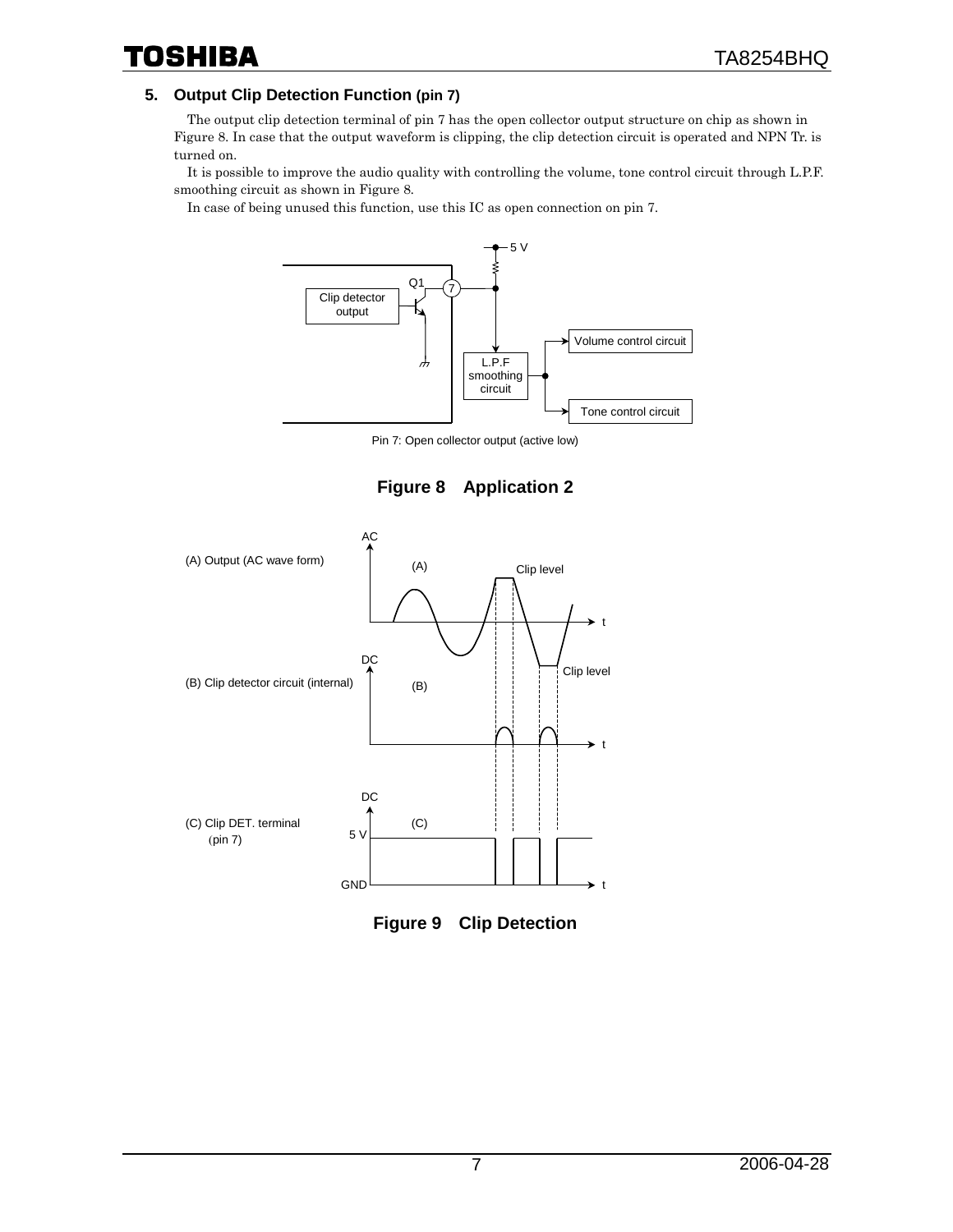### **Absolute Maximum Ratings (Ta** = **25°C)**

| Characteristics             | Symbol                      | Rating       | Unit |
|-----------------------------|-----------------------------|--------------|------|
| Peak supply voltage (0.2 s) | $V_{CC}$ (surge)            | 50           | v    |
| DC supply voltage           | $V_{CC}$ (DC)               | 25           | V    |
| Operation supply voltage    | $V_{CC}$ (opr)              | 18           | ν    |
| Output current (peak)       | $IO$ (peak)                 | 9            | A    |
| Power dissipation           | $P_D$ (Note 1)              | 83           | W    |
| Operation temperature       | $\mathsf{T}_{\mathsf{opt}}$ | $-40$ to 85  | °C   |
| Storage temperature         | $\mathsf{T}_{\mathsf{sta}}$ | $-55$ to 150 | ۰c   |

Note 1: Package thermal resistance  $\theta_{j-T} = 1^{\circ} C/W$  (typ.)  $(Ta = 25^{\circ}C$ , with infinite heat sink)

#### **Electrical Characteristics (unless otherwise specified,**  $V_{CC} = 13.2$  **V,**  $R_L = 4 \Omega$ **,**  $f = 1$  **kHz, Ta = 25°C)**

| Characteristics                  | Symbol                | Test<br>Circuit          | <b>Test Condition</b>                                             | Min                      | Typ.         | Max          | Unit      |
|----------------------------------|-----------------------|--------------------------|-------------------------------------------------------------------|--------------------------|--------------|--------------|-----------|
| Quiescent current                | $I_{CCQ}$             |                          | $V_{IN} = 0$                                                      |                          | 120          | 250          | mA        |
| Output power                     | $P_{\text{OUT}}(1)$   |                          | $V_{CC} = 14.4 V, R_L = 2 \Omega$<br>$THD = 10%$                  | 40                       | 45           |              | W         |
|                                  | $P_{\text{OUT}}(2)$   |                          | $R_1 = 2 \Omega$ , THD = 10%                                      |                          | 35           |              |           |
|                                  | $P_{\text{OUT}}(3)$   |                          | $THD = 10%$                                                       | 19                       | 21           |              |           |
| Total harmonic distortion        | <b>THD</b>            |                          | $P_{OUIT} = 10 W$                                                 |                          | 0.02         | 0.2          | %         |
| Voltage gain                     | $G_V$                 | $\overline{\phantom{0}}$ |                                                                   | 24                       | 26           | 28           | dB        |
| Voltage gain ratio               | $\Delta G_V$          | $\overline{\phantom{0}}$ |                                                                   | $-1.0$                   | $\Omega$     | 1.0          | dB        |
| Output noise voltage             | <b>V<sub>NO</sub></b> |                          | $Rq = 0 \Omega$ , BW = 20 Hz~20 kHz                               | $\overline{\phantom{0}}$ | 0.10         | 0.35         | mVrms     |
| Ripple rejection ratio           | R.R.                  |                          | $f_{\text{ripole}}$ = 100 Hz, Rg = 600 $\Omega$                   | 40                       | 55           |              | dB        |
| Input resistance                 | $R_{IN}$              |                          |                                                                   |                          | 90           |              | $k\Omega$ |
| Output offset voltage            | <b>VOFFSET</b>        | $\hspace{0.05cm}$        | $V_{IN} = 0$                                                      | $-150$                   | $\Omega$     | 150          | mV        |
| Current at stand-by state        | <b>I</b> SB           |                          |                                                                   |                          | $\mathbf{1}$ | 10           | μA        |
| Cross talk                       | C.T.                  |                          | $Rq = 600 \Omega$<br>$V_{OUT} = 0.775$ Vrms (0dBm)                |                          | 75           |              | dB        |
| Stand-by control voltage         | $V_{SB}$              |                          | Stand-by $\rightarrow$ OFF<br>(Power $\rightarrow$ ON)            | 3.0                      |              | $V_{\rm CC}$ | $\vee$    |
| Diagnosis out saturation voltage | $V_{\text{sat}}$      |                          | $I_C = 1$ mA                                                      |                          | 100          |              | mV        |
| Mute control voltage<br>(Note 2) | $V_M H$               |                          | Mute: OFF                                                         |                          | Open         |              | $\vee$    |
|                                  | $V_M L$               |                          | Mute: ON,                                                         | $\Omega$                 |              | 1.5          |           |
| Mute attenuation                 | ATT <sub>M</sub>      |                          | Mute: ON,<br>$V_{\text{OUT}} = 7.75$ Vrms (20dBm) at<br>Mute: OFF |                          | 85           |              | dB        |

Note 2: Muting function must be controlled by open and low logic. This means that the mute control terminal: pin 1 must not be pulled up.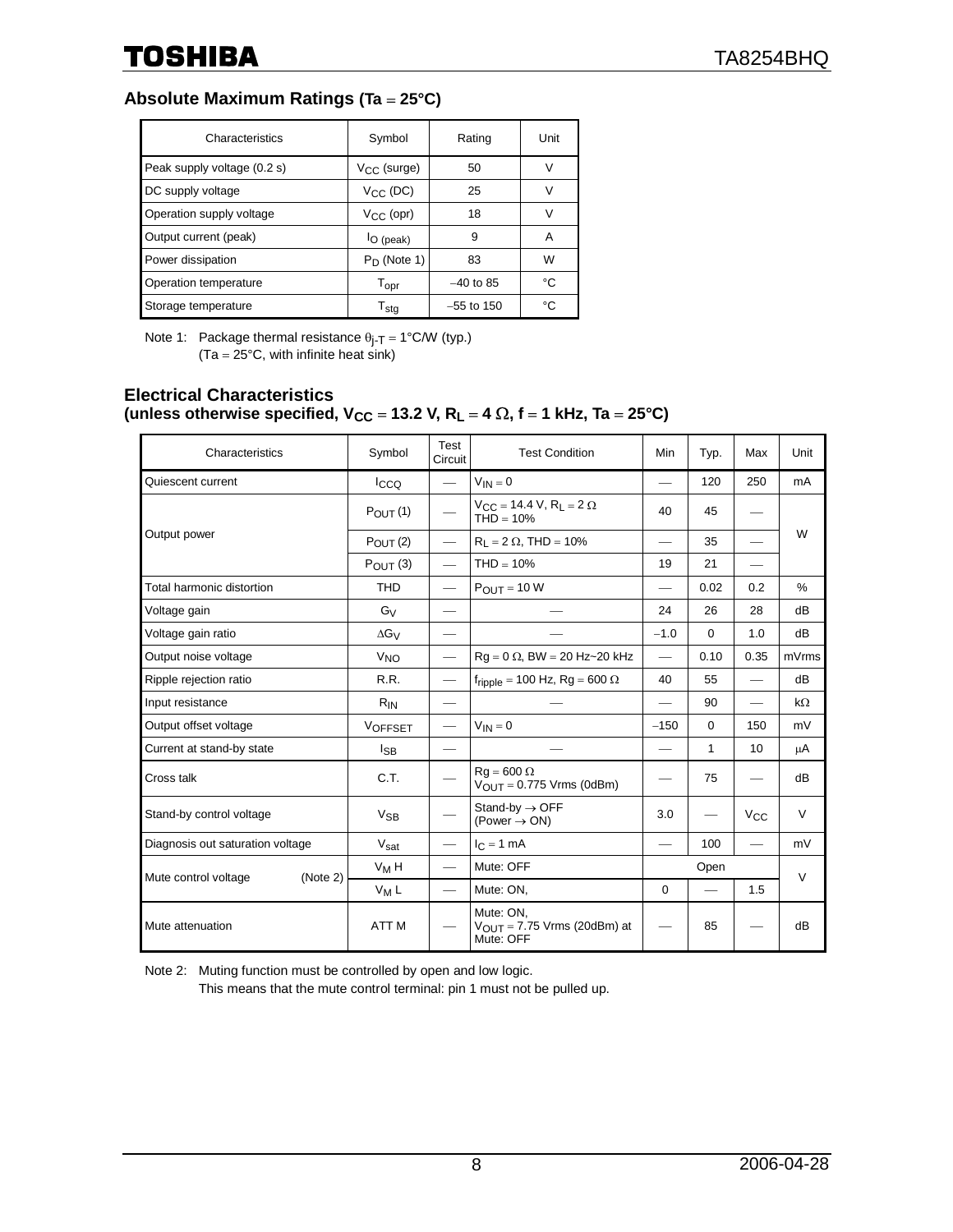### **Test Circuit**



**Diagnosis Out Test Circuit** 

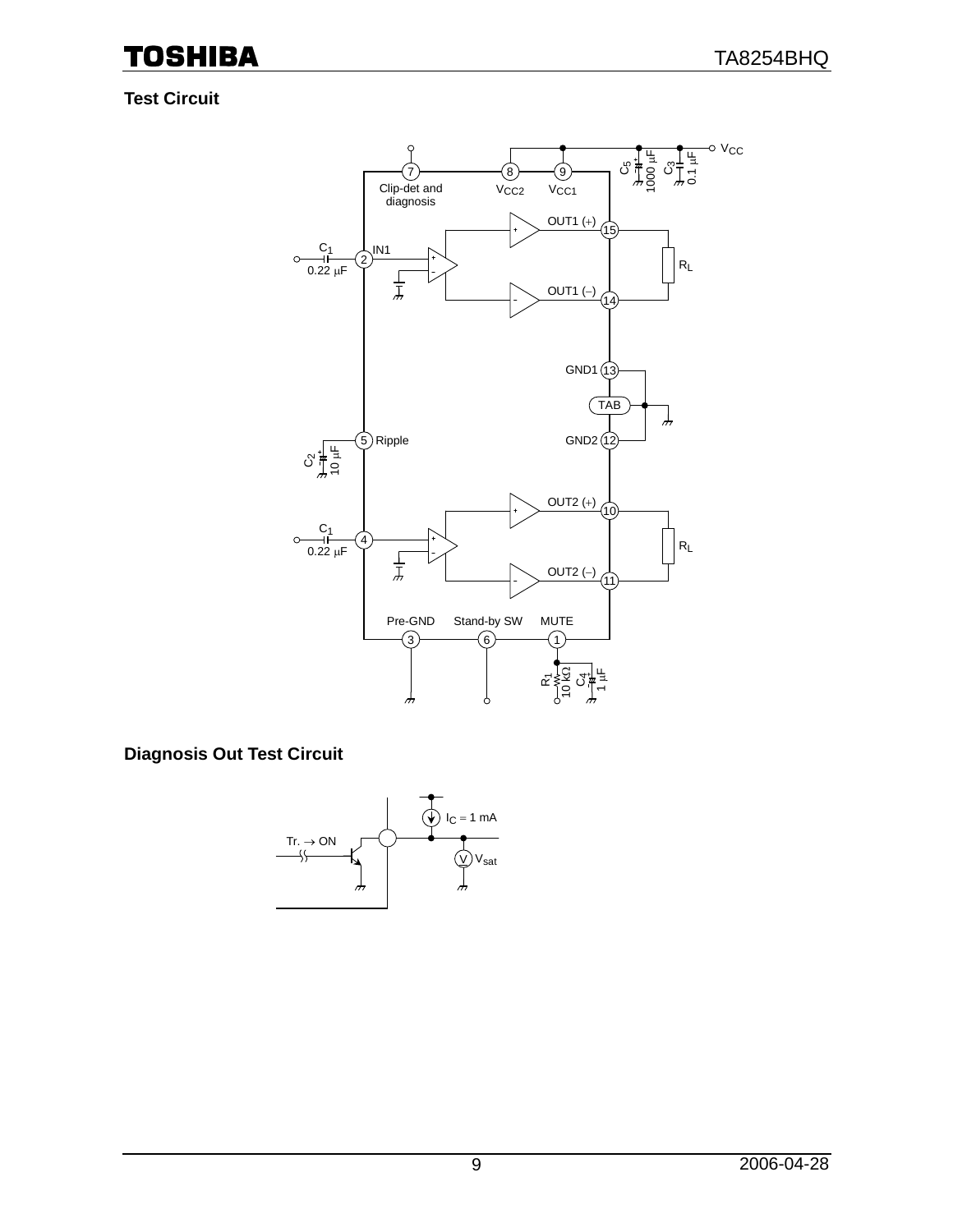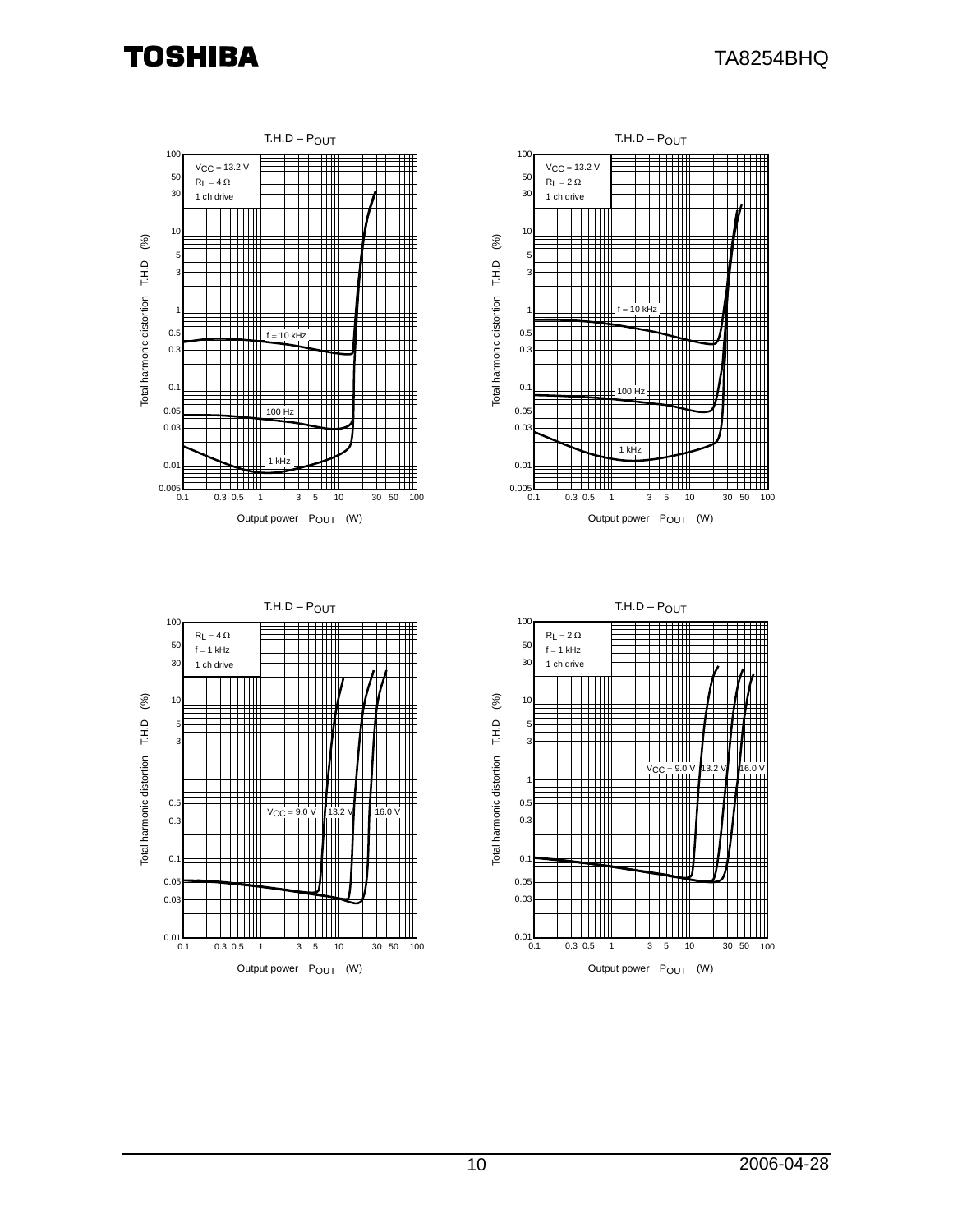









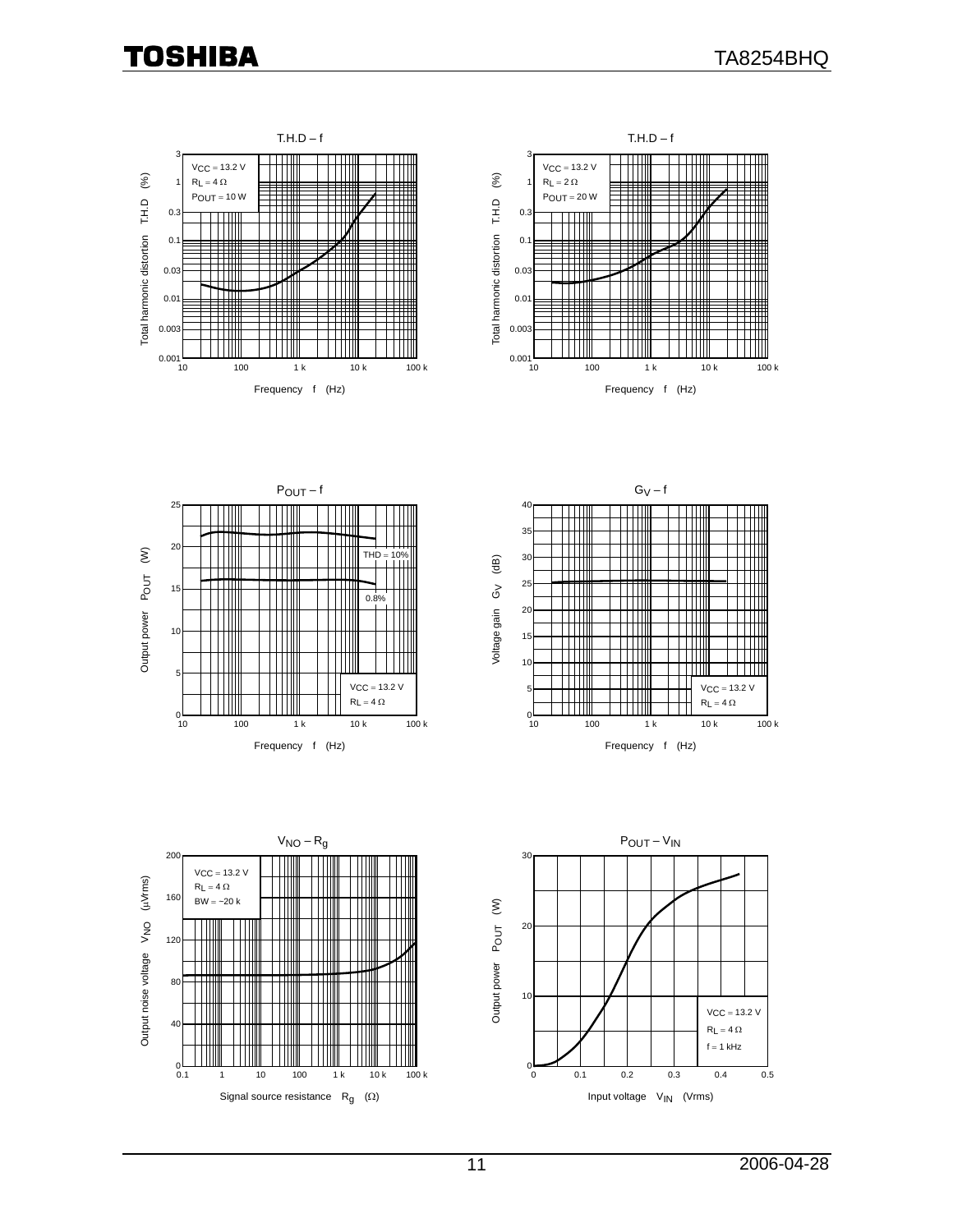









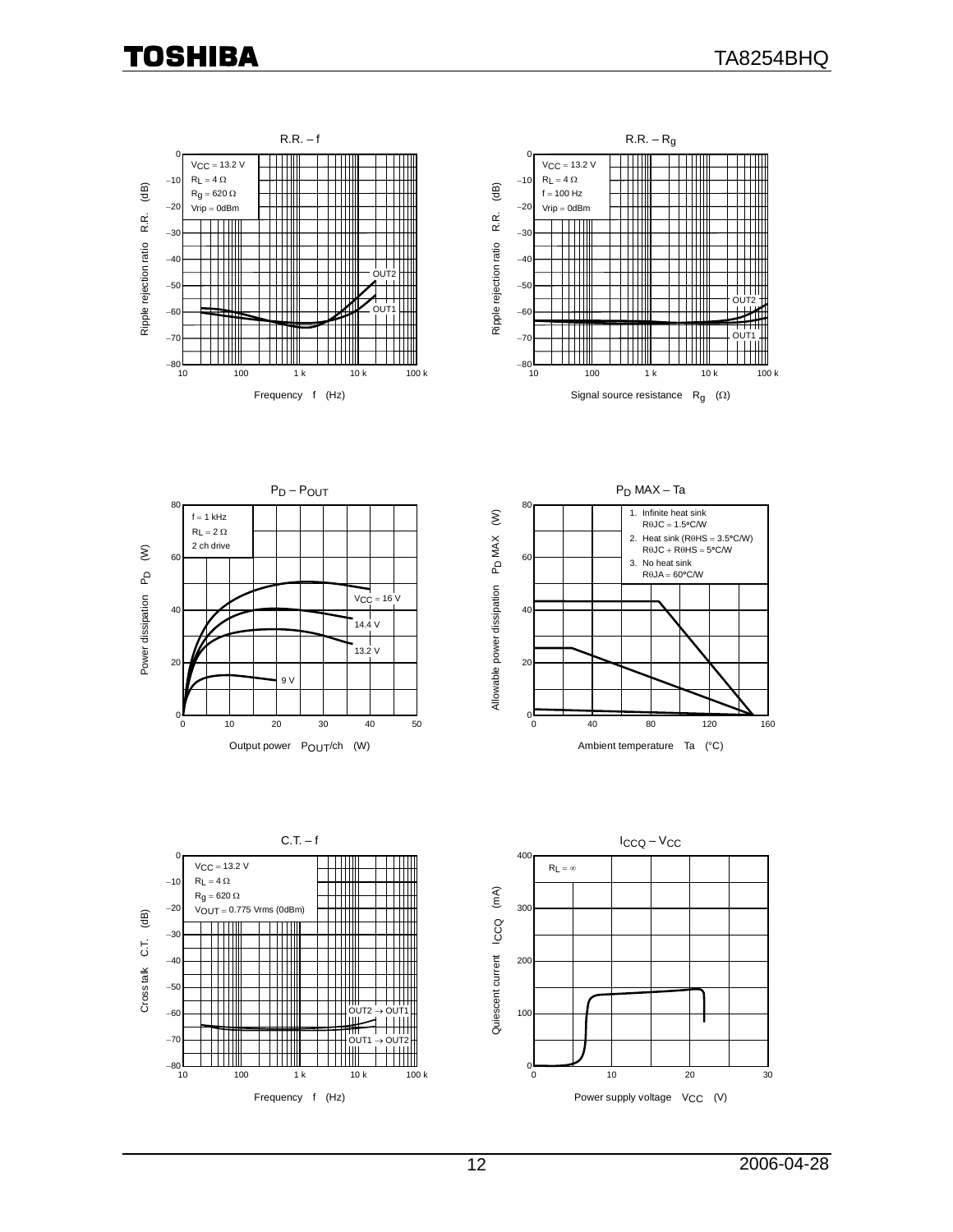### **Package Dimensions**

HZIP15-P-1.27E

Unit: mm

 $3.25^{+0.2}_{-0.2}$ 



Weight: 4.0 g (typ.)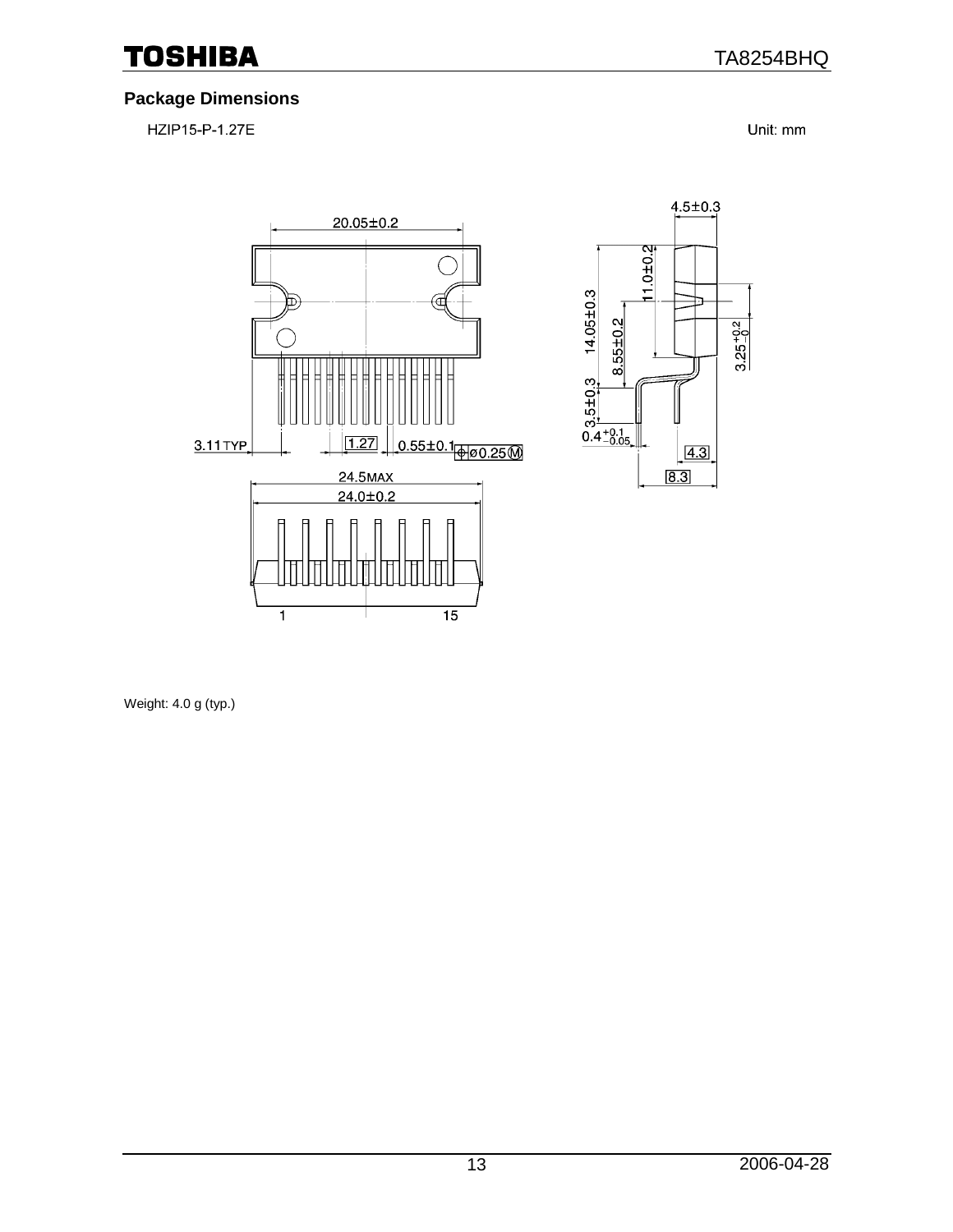- Use an appropriate power supply fuse to ensure that a large current does not continuously flow in case of over current and/or IC failure. The IC will fully break down when used under conditions that exceed its absolute maximum ratings, when the wiring is routed improperly or when an abnormal pulse noise occurs from the wiring or load, causing a large current to continuously flow and the breakdown can lead smoke or ignition. To minimize the effects of the flow of a large current in case of breakdown, appropriate settings, such as fuse capacity, fusing time and insertion circuit location, are required.
- If your design includes an inductive load such as a motor coil, incorporate a protection circuit into the design to prevent device malfunction or breakdown caused by the current resulting from the inrush current at power ON or the negative current resulting from the back electromotive force at power OFF. For details on how to connect a protection circuit such as a current limiting resistor or back electromotive force adsorption diode, refer to individual IC datasheets or the IC databook. IC breakdown may cause injury, smoke or ignition.
- Use a stable power supply with ICs with built-in protection functions. If the power supply is unstable, the protection function may not operate, causing IC breakdown. IC breakdown may cause injury, smoke or ignition.
- Carefully select external components (such as inputs and negative feedback capacitors) and load components (such as speakers), for example, power amp and regulator. If there is a large amount of leakage current such as input or negative feedback condenser, the IC output DC voltage will increase. If this output voltage is connected to a speaker with low input withstand voltage, overcurrent or IC failure can cause smoke or ignition. (The over current can cause smoke or ignition from the IC itself.) In particular, please pay attention when using a Bridge Tied Load (BTL) connection type IC that inputs output DC voltage to a speaker directly.
- Over current Protection Circuit

Over current protection circuits (referred to as current limiter circuits) do not necessarily protect ICs under all circumstances. If the Over current protection circuits operate against the over current, clear the over current status immediately. Depending on the method of use and usage conditions, such as exceeding absolute maximum ratings can cause the over current protection circuit to not operate properly or IC breakdown before operation. In addition, depending on the method of use and usage conditions, if over current continues to flow for a long time after operation, the IC may generate heat resulting in breakdown.

• Thermal Shutdown Circuit

Thermal shutdown circuits do not necessarily protect ICs under all circumstances. If the Thermal shutdown circuits operate against the over temperature, clear the heat generation status immediately. Depending on the method of use and usage conditions, such as exceeding absolute maximum ratings can cause the thermal shutdown circuit to not operate properly or IC breakdown before operation.

• Heat Radiation Design

When using an IC with large current flow such as power amp, regulator or driver, please design the device so that heat is appropriately radiated, not to exceed the specified junction temperature (Tj) at any time and condition. These ICs generate heat even during normal use. An inadequate IC heat radiation design can lead to decrease in IC life, deterioration of IC characteristics or IC breakdown. In addition, please design the device taking into considerate the effect of IC heat radiation with peripheral components.

• Installation to Heat Sink

Please install the power IC to the heat sink not to apply excessive mechanical stress to the IC. Excessive mechanical stress can lead to package cracks, resulting in a reduction in reliability or breakdown of internal IC chip. In addition, depending on the IC, the use of silicon rubber may be prohibited. Check whether the use of silicon rubber is prohibited for the IC you intend to use, or not. For details of power IC heat radiation design and heat sink installation, refer to individual technical datasheets or IC databooks.